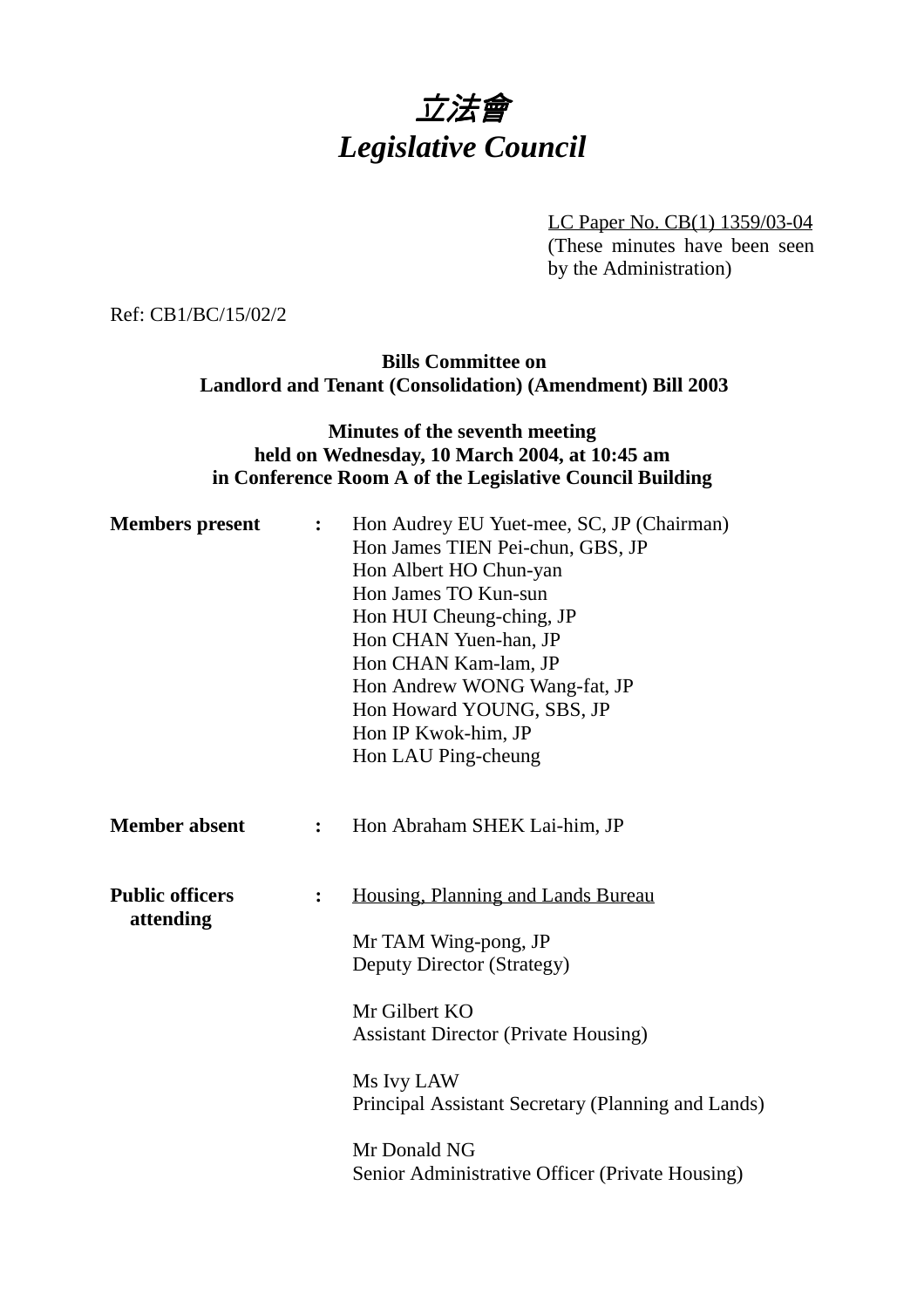|                                    |                  | $-2-$                                              |
|------------------------------------|------------------|----------------------------------------------------|
|                                    |                  | <b>Department of Justice</b>                       |
|                                    |                  | Mr John WILSON<br><b>Consultant Counsel</b>        |
|                                    |                  | Ms Carmen CHU<br><b>Senior Government Counsel</b>  |
|                                    |                  | <b>Rating and Valuation Department</b>             |
|                                    |                  | Mr WONG Chun-shiu, JP<br>Deputy Commissioner       |
|                                    |                  | Mr CHAN Kwok-fan<br><b>Senior Rent Officer</b>     |
| <b>Attendance by</b><br>invitation | $\ddot{\cdot}$   | <b>Urban Renewal Authority</b>                     |
|                                    |                  | Mr Billy LAM<br><b>Managing Director</b>           |
|                                    |                  | Mr Trevor KEEN<br>Coordinator (Corporate Strategy) |
|                                    |                  | Mr Ian WONG<br>General Manager (Property and Land) |
|                                    |                  | Mr Eddie SO<br>General Manager, External Relations |
| <b>Clerk in attendance</b>         | $\ddot{\bullet}$ | Miss Becky YU<br>Chief Council Secretary (1)1      |
| <b>Staff in attendance</b>         | $\ddot{\cdot}$   | Mr KAU Kin-wah<br>Assistant Legal Adviser 6        |
|                                    |                  | Mrs Mary TANG<br>Senior Council Secretary (1)2     |
|                                    |                  |                                                    |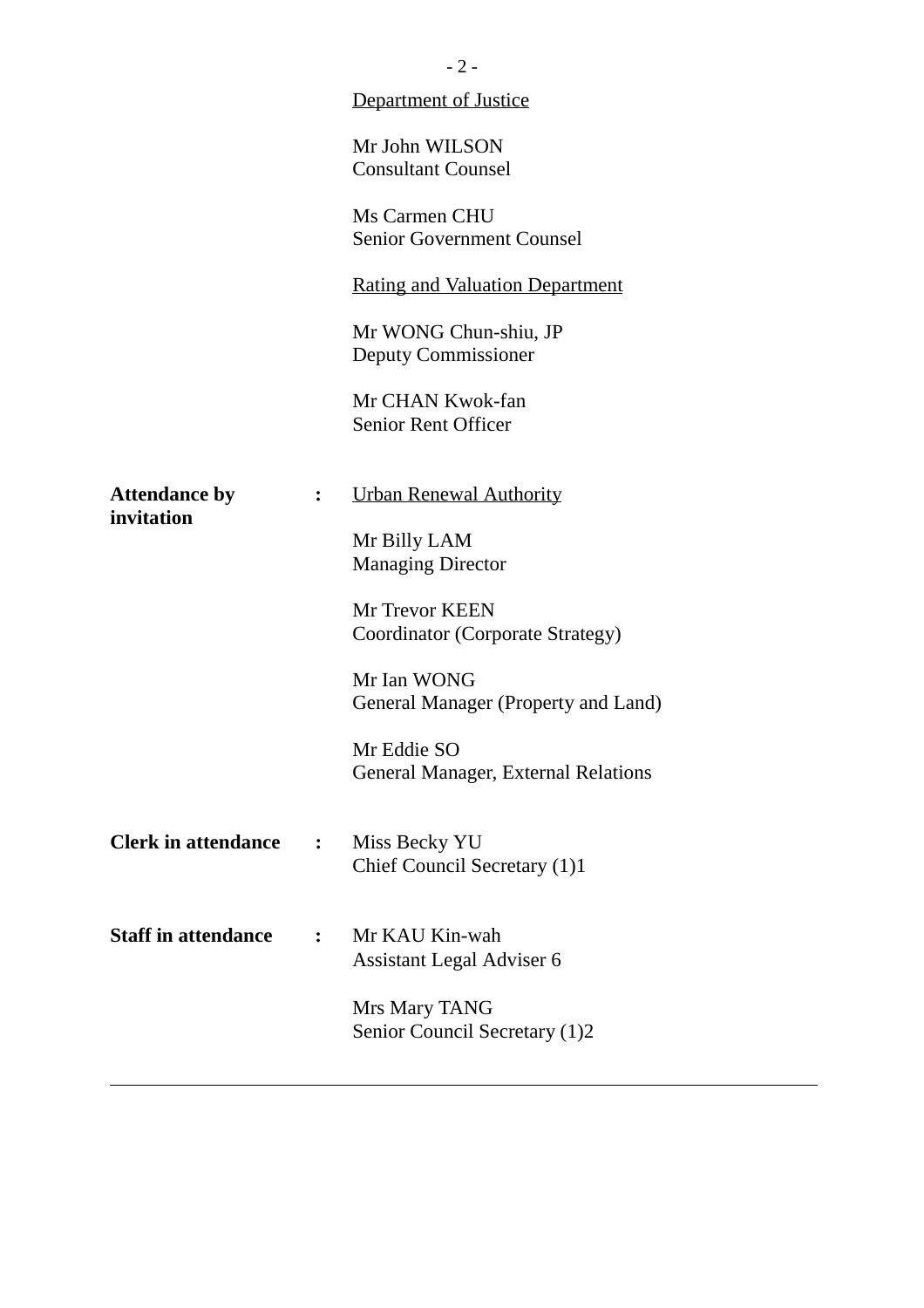### **I. Confirmation of minutes**

| (LC Paper No. CB $(1)$ 1236/03-04 | -- Minutes of the meeting held |
|-----------------------------------|--------------------------------|
|                                   | on 16 February 2004)           |

The minutes of the meeting held on 16 February 2004 were confirmed.

# **II. Meeting with deputation and the Administration**

| (LC Paper No. CB(1) 993/03-04(01)<br>$\mathord{\hspace{1pt}\text{--}\hspace{1pt}}$ | Urban Renewal Authority's response     |
|------------------------------------------------------------------------------------|----------------------------------------|
|                                                                                    | to concerns raised at the meeting on   |
|                                                                                    | 19 January 2004                        |
| LC Paper No. CB(1) $1241/03-04(01)$ --                                             | List of follow-up actions arising from |
|                                                                                    | the discussion on 16 February 2004     |
| LC Paper No. CB(1) $1241/03-04(02)$ --                                             | Administration's response to item 3    |
|                                                                                    | of LC Paper No. CB(1) 1241/03-         |
|                                                                                    | 04(01)                                 |
| LC Paper No. CB(1) 1241/03-04(03) --                                               | Consolidated list of follow-up actions |
|                                                                                    | arising from previous meetings (as at  |
|                                                                                    | 9 March 2004)                          |
| LC Paper No. CB(1) $1241/03-04(04)$ --                                             | Submission from 士丹頓街及永利街               |
|                                                                                    | 重建租客組)                                 |
|                                                                                    |                                        |

2. The Committee deliberated (Index of proceedings attached at **Annex A**).

3. The Administration was requested to liaise with the Judiciary Administration on the feasibility of further streamlining the repossession process.

- 4. Meanwhile, the Urban Renewal Authority (URA) was requested to
	- (a) critically review the proposed compensation for domestic tenants after the removal of security of tenure, which in members' view was far less than the current statutory compensation and was at variance with the Administration's undertaking made when the Bill on Urban Renewal Authority was passed in 2000; and
	- (b) advise how URA should deal with the flow of tenants in project areas after the freezing survey conducted in 1997.
- 5. The meeting ended at 12:30 pm.

Council Business Division 1 Legislative Council Secretariat 23 March 2004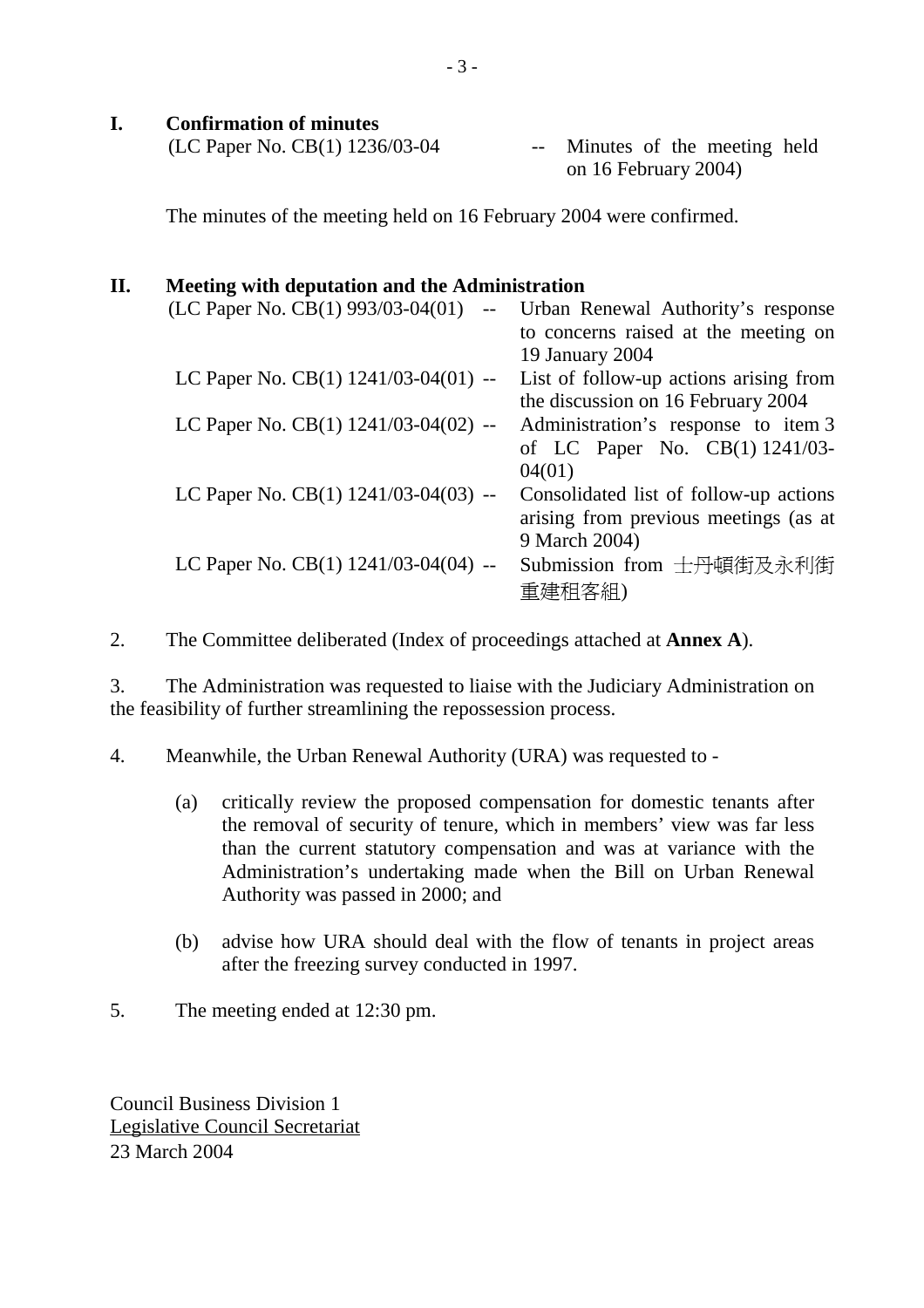#### **Proceedings of the meeting of the Bills Committee on Landlord and Tenant (Consolidation) (Amendment) Bill 2003 Meeting on Wednesday, 10 March 2004, at 10:45 am in Conference Room A of the Legislative Council Building**

| <b>Time marker</b> | <b>Speaker</b>                                       | Subject(s)                                                                                                                                                                                                                                                                                                                    | <b>Action required</b> |
|--------------------|------------------------------------------------------|-------------------------------------------------------------------------------------------------------------------------------------------------------------------------------------------------------------------------------------------------------------------------------------------------------------------------------|------------------------|
| $000000 - 000440$  | Chairman                                             | Introductory<br>remarks<br>and<br>confirmation of minutes of the<br>meeting<br>held<br><sub>on</sub><br>16 February 2004 (LC Paper<br>No. CB(1) 1236/03-04)                                                                                                                                                                   |                        |
| 000441 - 000901    | Mr Billy LAM, Urban<br>Renewal<br>Authority<br>(URA) | URA's response to concerns<br>raised at the meeting on<br>19 January 2004 (LC Paper<br>No. CB(1) $993/03-04(01)$                                                                                                                                                                                                              |                        |
| 000902 - 001452    | Mr James TO                                          | Request for explanation on the<br>following-                                                                                                                                                                                                                                                                                  |                        |
|                    |                                                      | percentage of households<br>(a)<br>affected by the Land<br><b>Development Corporation</b><br>(LDC) projects who were<br>eligible for re-housing but<br>opted<br>had<br>for<br>cash<br>compensation;                                                                                                                           |                        |
|                    |                                                      | whether it was the policy<br>(b)<br>intention to reduce cash<br>compensation<br>in<br>an<br>attempt<br>to<br>encourage<br>affected residents to opt<br>for re-housing; and                                                                                                                                                    |                        |
|                    |                                                      | the rationale for reducing<br>(c)<br>cash compensation for<br>tenants at the present<br>stage when the property<br>market appeared to have<br>picked up and developers<br>were keen to<br>bid for<br>redevelopment<br>projects<br>despite<br>the<br>high<br>redevelopment cost based<br>prevailing<br>on<br>compensation rate |                        |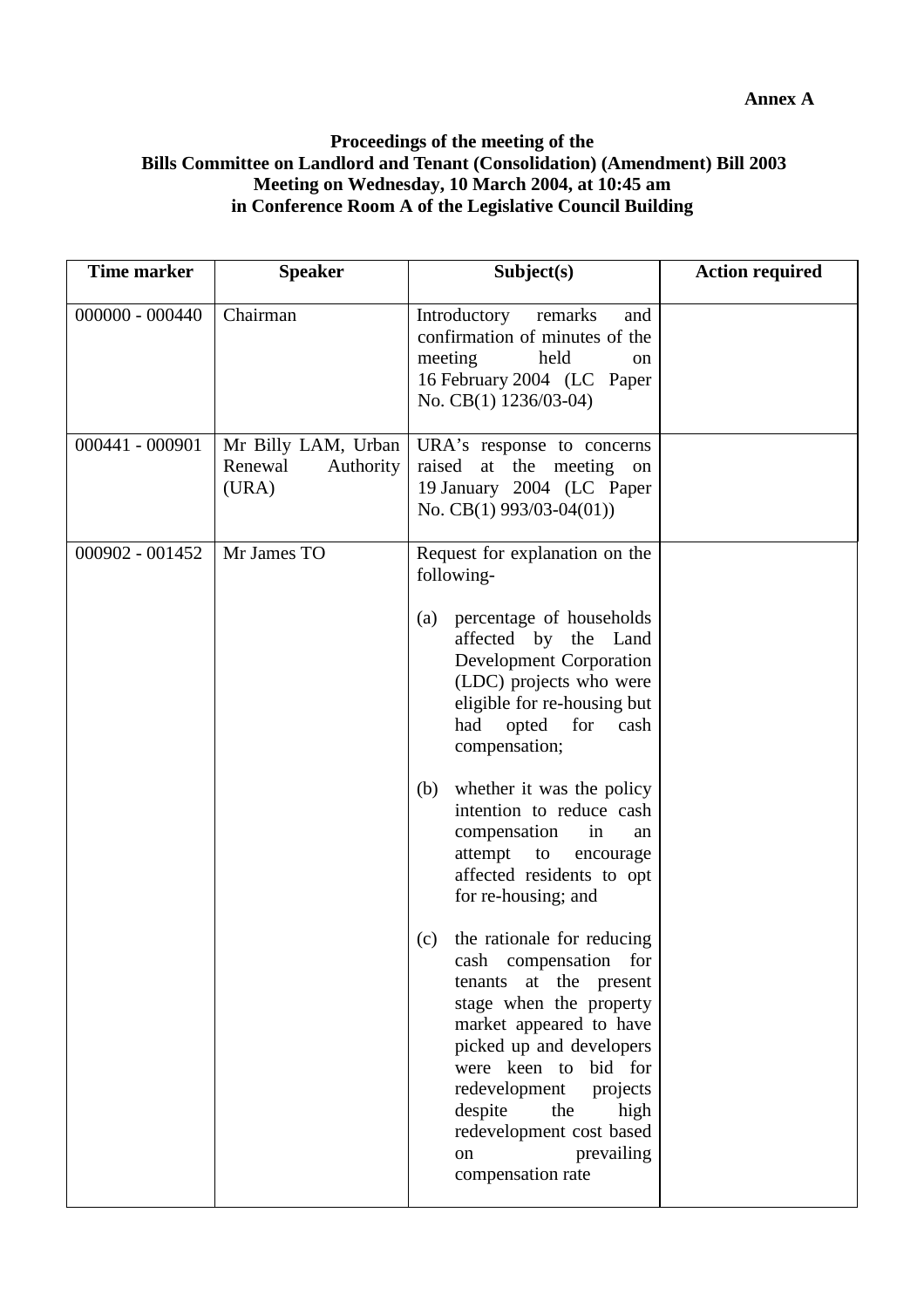| <b>Time marker</b> | <b>Speaker</b>                                                                | Subject(s)                                                                                                                                                                                                                                                                                                             | <b>Action required</b>                                                                                                                                                               |
|--------------------|-------------------------------------------------------------------------------|------------------------------------------------------------------------------------------------------------------------------------------------------------------------------------------------------------------------------------------------------------------------------------------------------------------------|--------------------------------------------------------------------------------------------------------------------------------------------------------------------------------------|
| 001453 - 002737    | Chairman<br>Mr Ian WONG,<br>Mr Billy LAM and<br>Mr Trevor KEEN,<br><b>URA</b> | URA's explanation -<br>percentage of households<br>(a)<br>eligible for re-housing but<br>opted<br>for<br>cash<br>compensation<br>not<br>was<br>available as tenants would<br>not be assessed on their<br>eligibility for re-housing<br>once they had opted for<br>compensation to avoid<br>intrusion of their privacy; | <b>URA</b><br>critically<br>to<br>the<br>review<br>proposed<br>level of compensation<br>tenants<br>affected<br>for<br>by redevelopment after<br>the removal of security<br>of tenure |
|                    |                                                                               | of<br>(b)<br>large<br>number<br>households<br>opting<br>for<br>cash suggested that the<br>current level of cash<br>compensation was overly<br>generous;                                                                                                                                                                |                                                                                                                                                                                      |
|                    |                                                                               | URA's prime objective<br>(c)<br>was to improve the living<br>conditions<br>affected<br>of<br>residents<br>through<br>rehousing<br>public<br>to<br>housing; and                                                                                                                                                         |                                                                                                                                                                                      |
|                    |                                                                               | (d)<br>past experience in URA<br>projects showed that good<br>response in the expression<br>of interest exercise might<br>not necessarily mean that<br>there was good response<br>in the tendering exercise                                                                                                            |                                                                                                                                                                                      |
|                    |                                                                               | advisable<br>link<br>to<br>(e)<br>not<br>URA's<br>compensation<br>short-term<br>policy<br>to<br>market fluctuations                                                                                                                                                                                                    |                                                                                                                                                                                      |
| 002738 - 003250    | Mr Howard YOUNG<br>Mr Ian WONG, URA<br>Administration                         | Setting of compensation level<br>by URA at 2 times of the<br><b>Rateable Value</b>                                                                                                                                                                                                                                     |                                                                                                                                                                                      |
| 003251 - 003621    | Mr Howard YOUNG<br>Mr Ian WONG, URA                                           | households<br>Percentage<br>of<br>eligible for re-housing but had<br>opted for compensation                                                                                                                                                                                                                            |                                                                                                                                                                                      |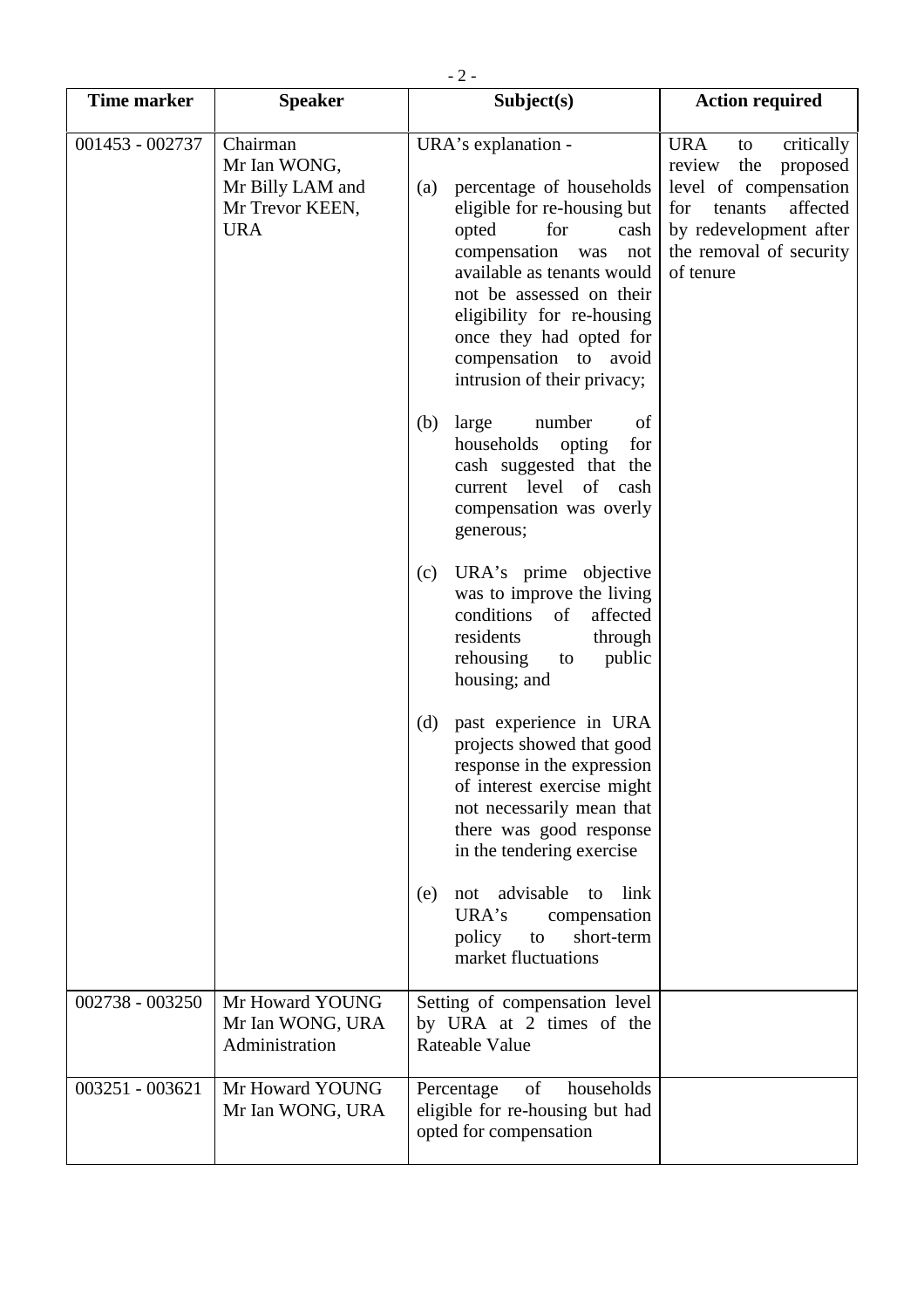| <b>Time marker</b>          | <b>Speaker</b>                                         | Subject(s) |                                                                                                                                                                                 | <b>Action required</b> |
|-----------------------------|--------------------------------------------------------|------------|---------------------------------------------------------------------------------------------------------------------------------------------------------------------------------|------------------------|
|                             |                                                        |            |                                                                                                                                                                                 |                        |
| 003622 - 004216             | Mr Albert HO                                           | (a)        | the Bill was meant to<br>remove security of tenure<br>but had the unintended<br>effect of removing the<br>requirement for statutory<br>compensation<br>for<br>domestic tenants; |                        |
|                             |                                                        | (b)        | whether URA's proposed<br>compensation level was<br>adequate;                                                                                                                   |                        |
|                             |                                                        | (c)        | the Bill<br>would enable<br>landlords to evict existing<br>tenants to allow tenants of<br>their choice to move in                                                               |                        |
| Chairman<br>004217 - 004859 |                                                        |            | URA's explanation -                                                                                                                                                             |                        |
|                             | Mr Billy LAM and<br>Mr Ian WONG, URA<br>Administration | (a)        | re-housing would be the<br>primary<br>means<br>to<br>improve<br>living<br>the<br>conditions<br>of<br>affected<br>residents;                                                     |                        |
|                             |                                                        | (b)        | where necessary, special<br>consideration on a case-<br>by-case basis would be<br>given to affected tenants;                                                                    |                        |
|                             |                                                        | (c)        | no incentive for landlords<br>to evict tenants given the<br>small<br>difference<br>in<br>compensation<br>between<br>tenanted<br>and<br>vacant<br>premises; and                  |                        |
|                             |                                                        | (d)        | freezing<br>survey<br>conducted in<br>1997 on<br>project areas<br>provided<br>information on tenancy<br>situation                                                               |                        |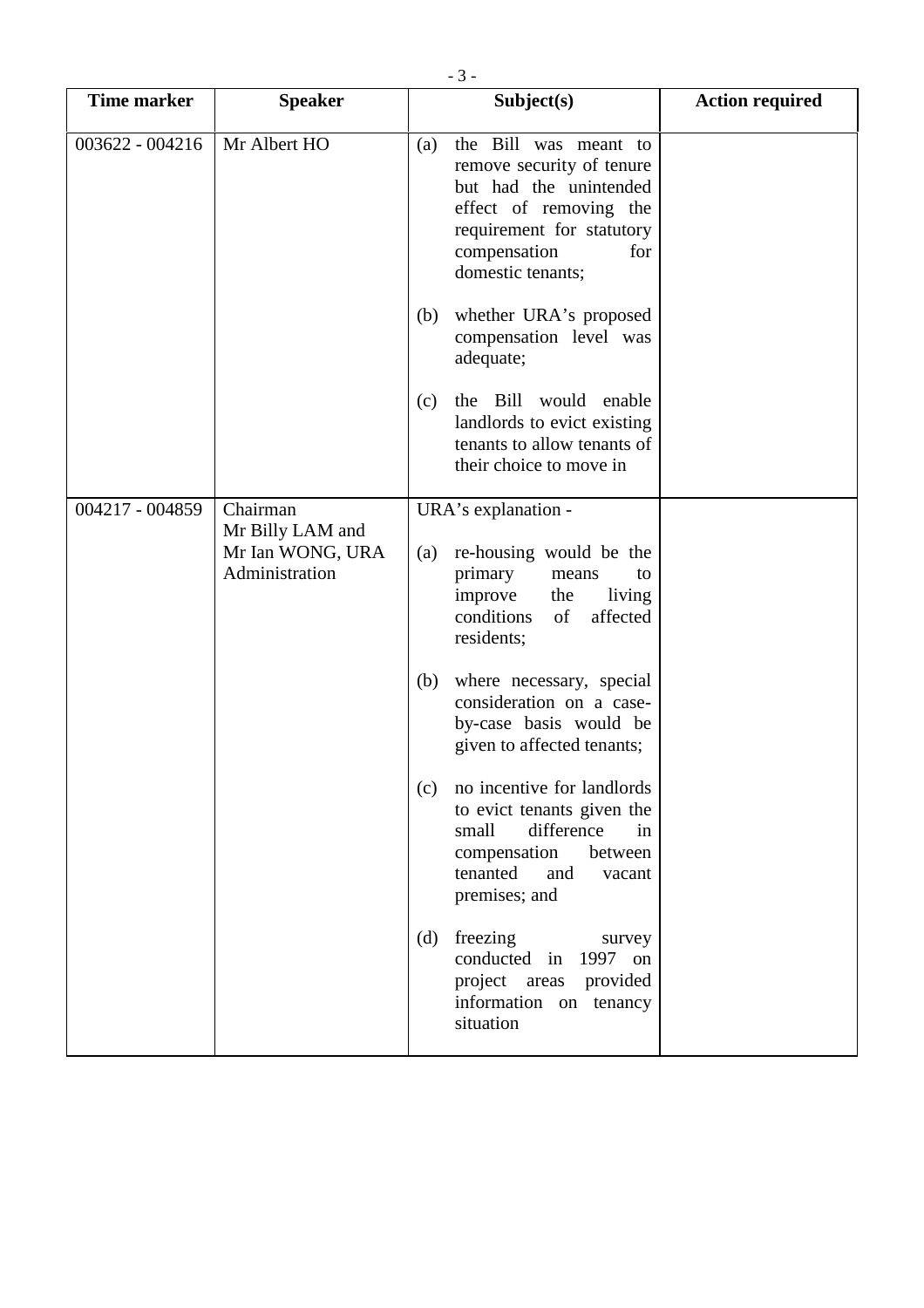| <b>Time marker</b> | <b>Speaker</b>                                                     | Subject(s)                                                                                                                                                                                                                                                                                                                                                                                                                                                       | <b>Action required</b>                                                                                                                                                      |
|--------------------|--------------------------------------------------------------------|------------------------------------------------------------------------------------------------------------------------------------------------------------------------------------------------------------------------------------------------------------------------------------------------------------------------------------------------------------------------------------------------------------------------------------------------------------------|-----------------------------------------------------------------------------------------------------------------------------------------------------------------------------|
| 004900 - 005216    | Mr Albert HO                                                       | Concern about the eligibility to<br>compensation in respect of<br>tenants who moved to project<br>areas after the freezing survey<br>conducted in 1997 or those<br>before<br>who<br>moved<br>out<br>redevelopment                                                                                                                                                                                                                                                | The Administration to<br>advise<br>how<br><b>URA</b><br>should deal with the<br>flow of tenants<br>in<br>project areas after the<br>freezing<br>survey<br>conducted in 1997 |
| 005217 - 005251    | Administration                                                     | for<br>URA's<br>Support<br>compensation mechanism                                                                                                                                                                                                                                                                                                                                                                                                                |                                                                                                                                                                             |
| 005252 - 005704    | Mr LAU Ping-cheung<br>Mr Billy LAM, URA                            | Developers of URA projects<br>not responsible for paying<br>compensation to<br>affected<br>residents as this should have<br>been dealt with by URA before<br>the projects were tendered                                                                                                                                                                                                                                                                          |                                                                                                                                                                             |
| 005705 - 010636    | Mr IP Kwok-him<br>Mr Billy LAM and<br>Mr Ian WONG, URA<br>Chairman | Member's<br>that<br>concern<br>residents<br>had<br>who<br>been<br>registered in the 1997 freezing<br>survey would be deprived of<br>their entitlement to the higher<br>statutory compensation after<br>enactment of the Bill; and<br>URA's explanation that all<br>domestic tenants would no<br>longer be entitled to statutory<br>compensation after passage of<br>the Bill, but those affected by<br>URA projects would<br>still<br>receive ex gratia payments |                                                                                                                                                                             |
| 010637 - 011019    | Mr HUI Cheung-ching<br>Mr Billy LAM, URA<br>Chairman               | Difference<br>between<br>the<br>proposed and the current levels<br>of compensation offered by<br><b>URA</b>                                                                                                                                                                                                                                                                                                                                                      |                                                                                                                                                                             |
| 011020 - 011211    | Chairman<br>Mr Billy LAM, URA                                      | Submissions from the $\pm \overline{\beta}$<br>頓街及永利街重建租客<br>組 and 關注舊區住屋權<br>益社工聯席<br>Staunton Road project still<br>awaiting approval by the Town<br><b>Planning Board</b>                                                                                                                                                                                                                                                                                     |                                                                                                                                                                             |